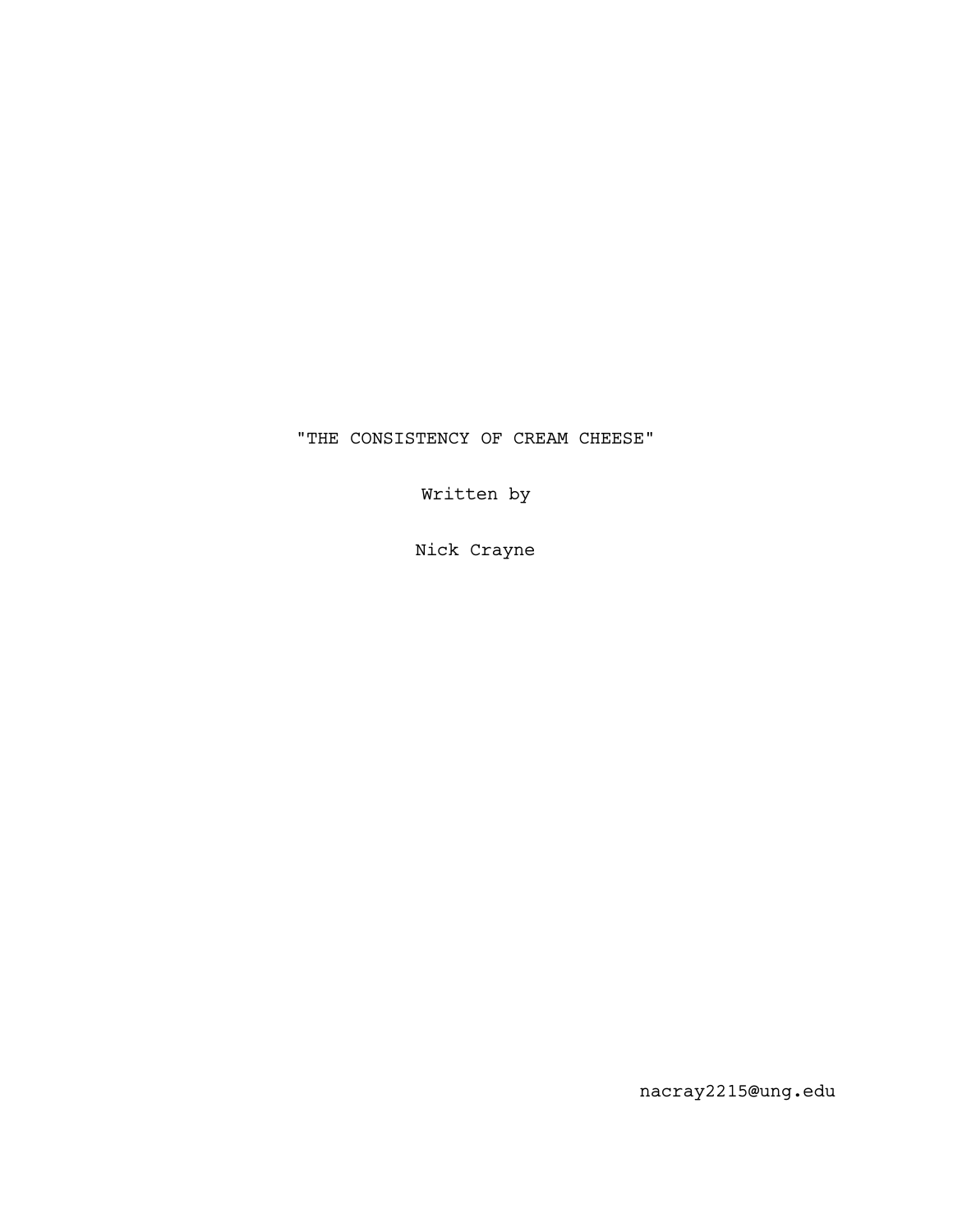FADE IN:

INT. COFFEE SHOP - AFTERNOON

A standard COFFEE shop, tables are spaced apart across the room. RILEY, (20s), female, dressed in beige and brown attire sits at a table.

She glances down, a bagel sits beside a helping of cream cheese the size of a penny. She sighs and smears it onto the bagel, only pitifully managing to cover one half of it.

Her face filled with resignation and dread, she glances at her receipt.

INSERT - RECEIPT

"Considerable additional Cream-cheese \$.50"

BACK TO SCENE:

She taps her fingers on the table contentiously, her the other hand grabs the plain bagel. In capitulation she hovers it above the other half contemplating combining them.

She turns the bagel over exposing the fine details of a lifeless bagel, cavernous empty pores. She puts the bagel down and rubs her face. She pulls out a bottle of moisturizer and applies it aggressively.

She finishes and sighs, slowly peering downward the dry bagel stares back at her. Her face twitches in anger when a MAN, (20s), male, peeks judgmentally over his newspaper.

When he notices her staring back he shrouds himself behind the newspaper and goes about his business. Her phone vibrates, she reads a text message.

INSERT - PHONE SCREEN

The text message reads:

"Enjoying your bagel lul"

## BACK TO SCENE:

She rushes to the counter with the plain bagel in hand, eyes facing the ground she timidly rants. Looking up she see the BAGEL MAN, (20s), male, he wears an apron.